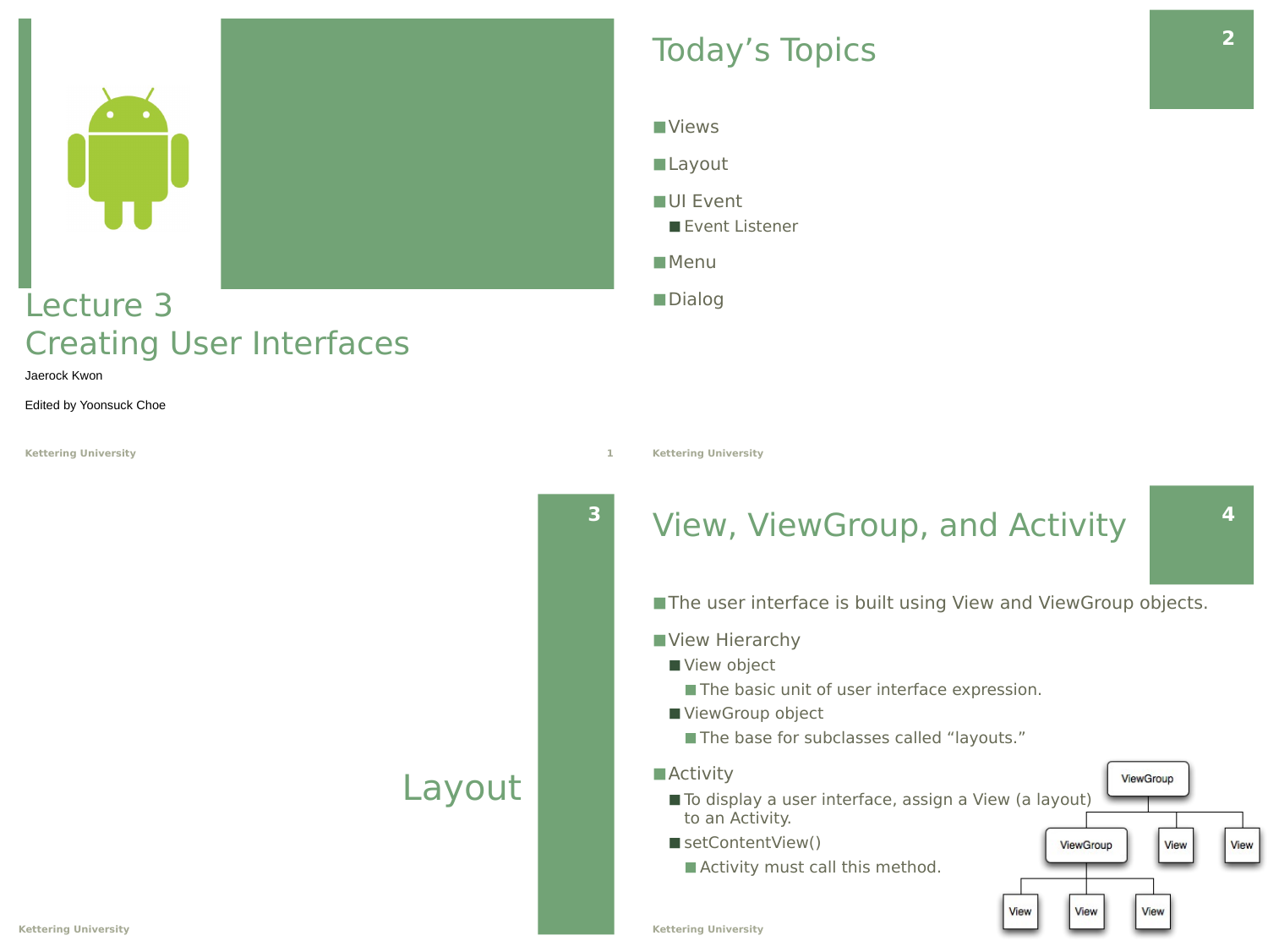### Creating Activity UI w/ Views

■ The setContentView method accepts either a layout resource ID or a single View instance.

#### ■ Example

- 1) Using a layout resource
- @override

public void onCreate(Bundle savedInstanceState) { super.onCreate(savedInstanceState);

- **setContentView(R.layout.main);**
- TextView myTextView = (TextView)findViewById(R.id.myTextView); }
- 2) Creating a UI layout in code

#### ■ @override

public void onCreate(Bundle savedInstanceState) { super.onCreate(savedInstanceState); TextView myTextView = new TextView(this); myTextView.setText("Hello, Kettering"); **setContentView(myTextView);** }

```
Kettering University
```
# Common Layout Objects

■RelativeLayout

■ It lets child views specify their position relative to the parent view.

### ■FrameLayout

- The simplest type of layout object.
- It is a blank space on you screen that you can later fill with a single object.
- ■LinearyLayout
	- It aligns all children in a single direction vertically or horizontally.
	- All children are stacked one after the other.

#### ■TableLayout

- It positions its children into rows and columns.
- TableRow is the child view of a TableLayout

#### **Kettering University**

Layout

**5**

**7**

- The name of an XML element is respective to the Java class.
	- <TextView> element creates a TextView in your UI.
	- <LinearLayout> element creates a LinearLayout view group.

### ■ Layout manager is the extension of the ViewGroup class

- Used to position child controls for your UI.
- Lavout classes
	- RelativeLayout
	- LinearLayout
	- FrameLayout
	- TableLayout
	- Gallery (deprecated: see ViewPager)

**Kettering University**

# Element Size

wrap\_content and fill\_parent

#### ■wrap\_content

■ Sets the size of a View to the minimum required to contain the contents it displays.

#### ■match\_parent

- Expands the View to fill the available space within the parent View.
- ■The width and height can be set by wrap\_content and match parent rather than an exact height or width in pixels.



wrap content

ayout\_width="<mark>wrap\_content"</mark><br>ayout\_height=*"wrap\_content* 

**Text**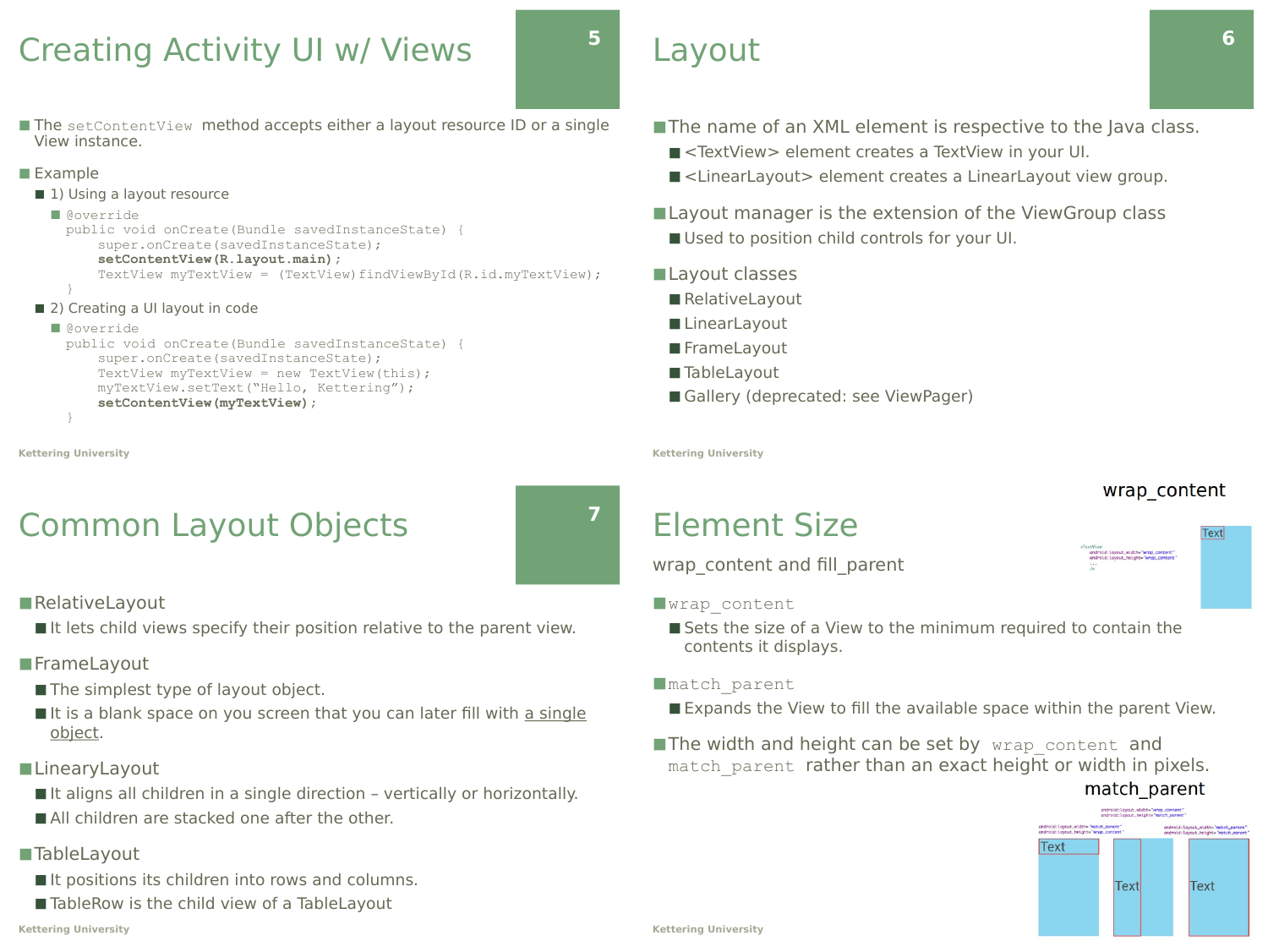### RelativeLayout Example **9**

Note: fill\_parent is deprecated. See match\_parent.

<?xml version="1.0" encoding="utf-8"?> <RelativeLayout xmlns:android="http://schemas.android.com/apk/res/android

- android: layout width="fill parent" android: layout\_height="wrap\_content" android:background="@drawable/blue"  $android:  $padding="10px" >$$
- <TextView android:id="@+id/label" android: layout width="fill\_parent" android: layout height="wrap content" android:text="Type here:" />
- <BditText android:id="@+id/entry"  $and \verb|roid: layout\_width="fill\_parent"$ android: layout height="wrap content" android:background="@android:drawable/editbox background" android: layout below="@id/label" />
- <Button android:id="@+id/ok" android: layout\_width="wrap\_content" android: layout\_height="wrap\_content" android: layout below="@id/entry' android: layout\_alignParentRight="true" android: layout marginLeft="10px"  $android: text="OK"$  />
- <Button android: layout width="wrap content" android: layout\_height="wrap\_content" android: layout\_toLeftOf="@id/ok" android: layout alignTop="@id/ok" android:text="Cancel" />  $\epsilon$ /RelativeLavout>

**Kettering University**

### TableLayout Example **<sup>1</sup>**

<?xml version="1.0" encoding="utf-8"?> <TableLayout xmlns: android="http://schemas.android.com/apk/res/android" android: layout\_width="fill\_parent" android: layout\_height="fill\_parent" android:stretchColumns="1"> <TableRow>  $TextView$ </u> android:text="@string/table layout 4 open" android:padding="3dip" /> <TextView android:text="@string/table\_layout\_4\_open\_shortcut" android:gravity="right" android: padding="3dip" /> </TableRow>

#### $$Tab$ leRow$

```
<TextView
           android:text="@string/table_layout_4_save"
           android:padding="3dip" />
        <TextView
            android:text="@string/table_layout_4_save_shortcut"
            android:gravity="right"
            android:padding="3dip" />
    </TableRow>
</TableLayout>
```


Views/Layouts/RelativeLayout/2. Simple Fo..

Cancel

vpe here

**1**

Ok



- Size of elements
	- match\_parent vs. wrap\_content
	- Text boxes have their widths: match\_parent
	- Other elements have their width: wrap\_content.
- Gravity (alignment):
	- The gravities of all elements are left.

#### ■ Weight:

- The left version: 0 for all UI components.
- The right version:
- Comments text box has 1.
- $\blacksquare$  If the Name text box has also 1, then
	- Two text boxes would have the same height.



**Kettering University**

### Layout Parameters

Box Model for View Dimension

#### ◼**ViewGroups** provide **Margin**.

- ViewGroup.LayoutParams.leftMargin
- ViewGroup.LayoutParams.topMargin
- ViewGroup.LayoutParams.rightMargin
- ViewGroup.LayoutParams.bottomMargin

#### ◼**Views** support **Padding**.

- GetPaddingLeft();
- GetPaddingTop();
- GetPaddingRight();
- GetPaddingBotton();

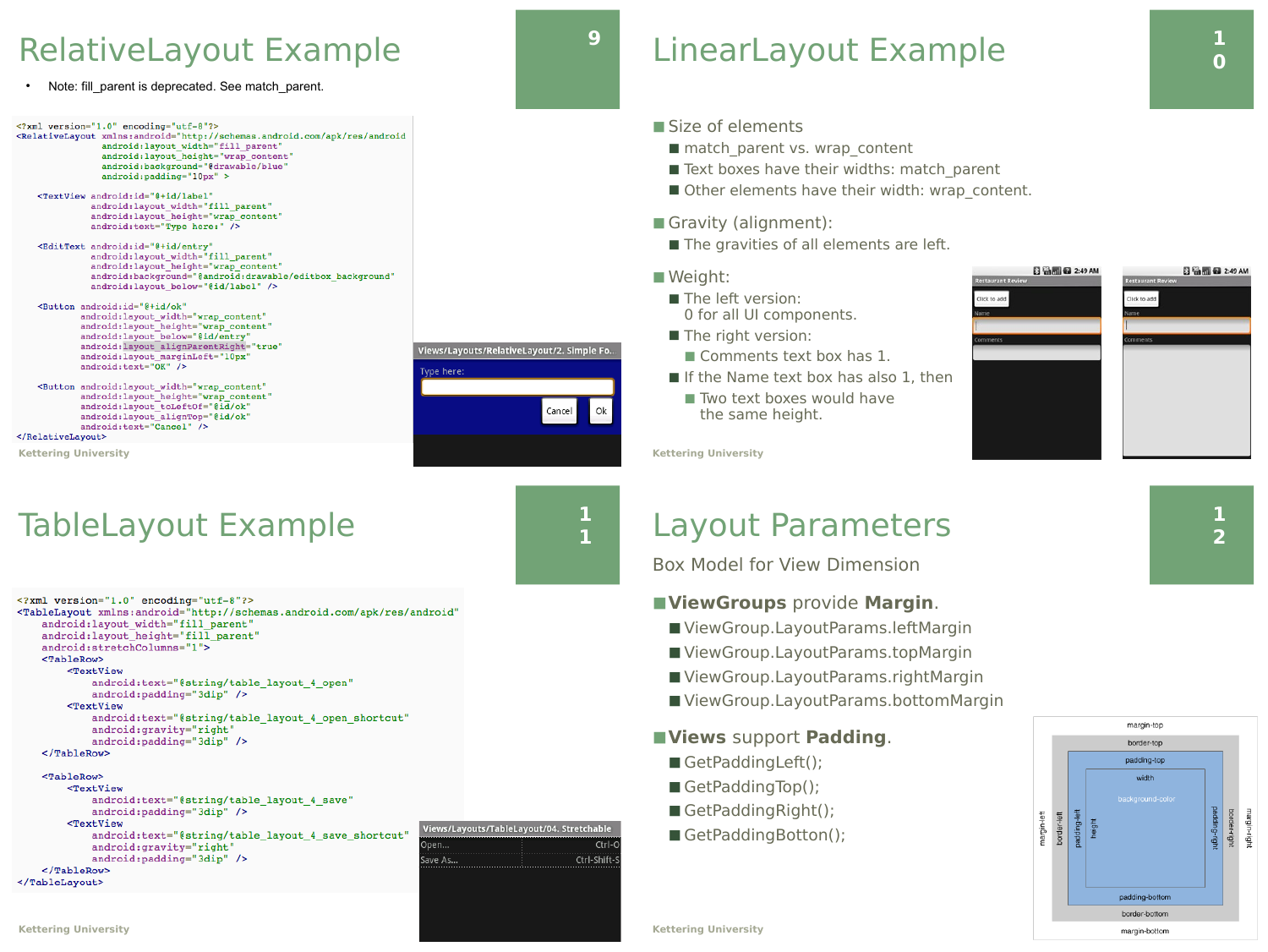# Event Listener

**Kettering University**

# Event Listener

■For example,

- A View is touched.
- onTouchEvent() method is called on that object.
- In order to intercept this event, we must extend the class and override the method.
- This approach is OK for a single view.
- What if there are many different types of views on one Activity?
- Extending each class and override the method for each View are not practical.

### ■Event Listener!

- An interface in the View class that contains a single callback method.
- Set your own event handler to the Listener. Then Android framework will call it when a corresponding event occurs.

**1**

**1 5** ■ Now you have some Views on the screen.

■ How to connect user's interactions with Views?

■ You need to do one of these

■ Event Listener

- Define an event listener and register it to the View.
- The View class contains a collection of nested listener interfaces.
- Examples
	- View.On**Click**Listener
	- View.On**Touch**Listener
- Override an existing callback method for the View.
	- When you've implemented your own UI class.

**Kettering University**

### Event Listener

Callback methods and EventListener interface

- Callback method and Event listener interfaces
	- onClick View.OnClickListener
	- onLongClick View.OnLongClickListener
	- onFocusChange View.OnFocusChangeListener
	- ◼ onTouch View.OnTouchListener
	- ◼ onCreateContextMenu View.OnCreateContextMenu
- Examples

```
private OnClickListener myButtonListener = new OnClickListener() {
     public void onClick(View v) {
       // do something when the button is clicked
\rightarrow \rightarrow};
protected void onCreate(Bundle savedValues) {
 ...
    Button button = (Button)findViewById(R.id.myButton);
     // Register the onClick listener with the implementation above
     button.setOnClickListener(myButtonListener);
```
**1 6**

**1 4**

...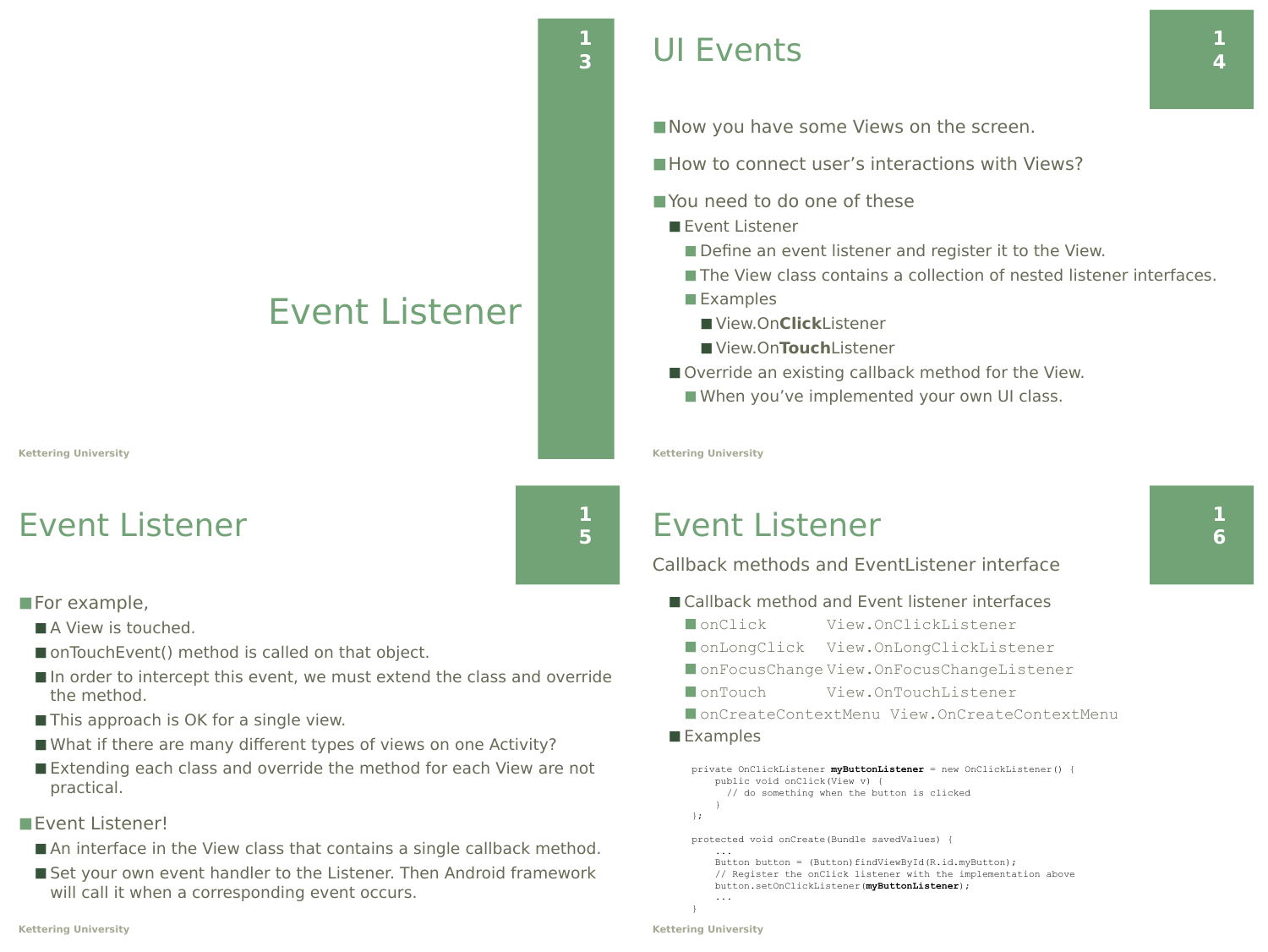#### **Kettering University**

### Options Menu

Definition of Options Menu

■ Define a menu and its items in an XML.

■ Create an XML file inside res/menu/ directory.

#### ■XML items

- android:id
	- Unique id to the item.
- android:title
	- Visible to the user

<menu xmlns:android=*"http://schemas.android.com/apk/res/android">* <item android:id=*"@+id/item01" android:title="@string/item01"></item>* <item android:id=*"@+id/item02" android:title="@string/item02"></item>* <item android:id=*"@+id/item03" android:title="@string/item03"></item>*  $\langle$ /menu>

### **<sup>7</sup>** Menu

**1**

### Three types of application menus

- Options Menu
	- The primary menu for an Activity
	- When the user presses the device MENU key (being phased out) or Three-dotoverflow (Toolbar or Actionbar).
	- Two groups of Option Menu
		- Icon Menu (old style)
			- The menu items visible at the bottom of the screen (max six).
			- Icon menu items do not support checkboxes and radio buttons.
		- Expanded Menu
			- The vertical list of menu items exposed by the "More" menu item in the Icon Menu.
	- Also see Toolbar (latest) and Actionbar (being phased out).
- Context Menu
	- A floating list of menu items.
- Submenu
	- A floating list of menu items that the user opens by pressing a menu item in the Options Menu or Context Menu.

### Options Menu

Inflating a Menu Resource

■ Use MenuInflater.inflate() to inflate a menu resource in onCreateOptionsMenu() callback method.

```
@Override
public boolean onCreateOptionsMenu(Menu menu) {
    MenuInflater inflater = getMenuInflater();
    inflater.inflate(R.menu.main, menu);
    return true;
}
```
**2 0**



Menu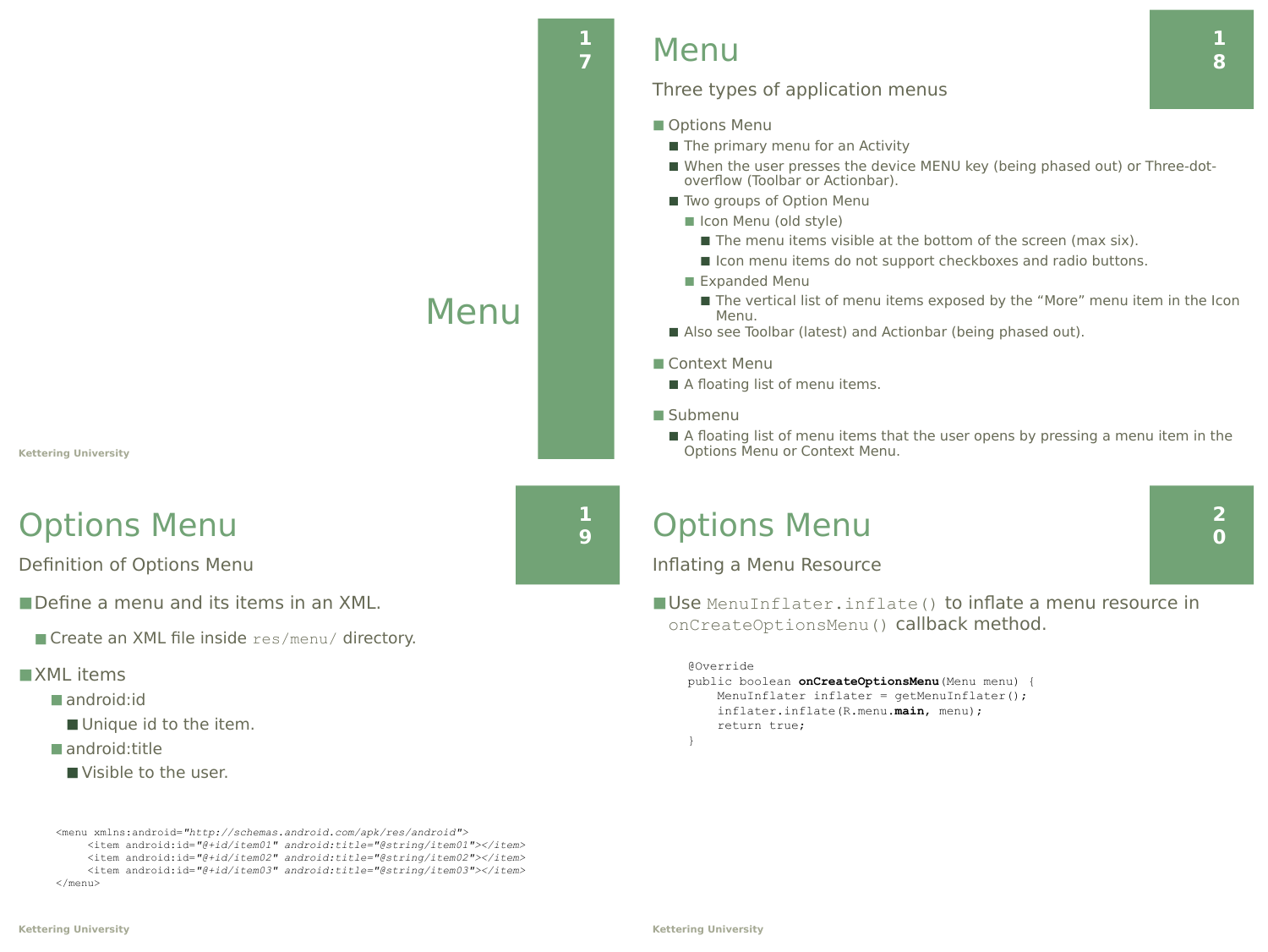### Options Menu

#### Selecting an Item

■ When the user selects a menu item from Options Menu, onOptionsItemSelected() method will be called with MenuItem by the system.

```
public boolean onOptionsItemSelected(MenuItem item) {
     // Handle item selection
     switch (item.getItemId()) {
     case R.id.item01:
         doSomething01();
         return true;
     case R.id.item02:
         doSomething02();
         return true;
     case R.id.item03:
         doSomething03();
         return true;
     default:
         return super.onOptionsItemSelected(item);
 }
}
```
# Context Menu

■A context menu is displayed when the user long-presses an item.

■ Conceptually similar to Right-click menu on a PC.

■ Use onCreateContextMenu().

public void **onCreateContextMenu**(ContextMenu menu, View v, ContextMenuInfo menuInfo) { super.onCreateContextMenu(menu, v, menuInfo); MenuInflater inflater = getMenuInflater(); inflater.inflate(R.menu.*context, menu);* }

**Kettering University**

# Creating Submenus



**2 1**

■ No nested submenus

**Kettering University**

■ A submenu cannot have another submenu.

 $\blacksquare$  Adding a <menu> element as the child of an <item>.

```
<menu xmlns:android="http://schemas.android.com/apk/res/android">
    <item android:id="@+id/item01" android:title="@string/item01">
        <!-- "item01" submenu -->
         <menu>
             <item android:id="@+id/item01_new"
                   android:title="@string/item01_new" />
             <item android:id="@+id/item02_open"
                   android:title="@string/item01_open" />
         </menu>
    \langleitem\rangle<item android:id="@+id/item02" android:title="@string/item02"></item>
    <item android:id="@+id/item03" android:title="@string/item03"></item>
</menu>
```
### Dialog

**2**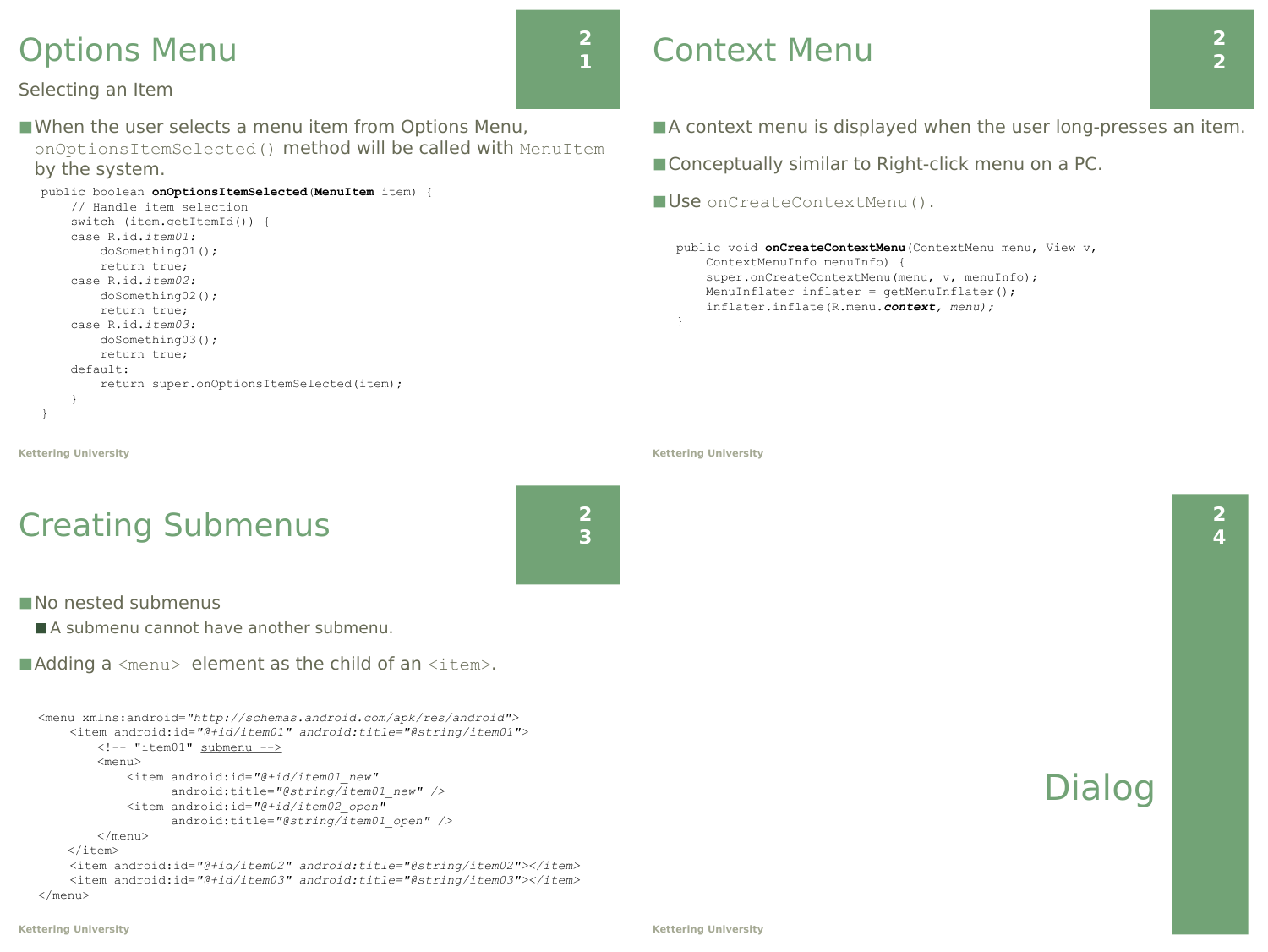### Dialog

### **2 5**

- ■A small window that appears in front of the current Activity.
- ■Dialog object types.
	- AlertDialog
		- A dialog that has buttons or selectable items.
	- DatePickerDialog
		- A dialog that allows the user to select a date.
	- TimePickerDialog
		- A dialog that allows the user to select a time.

**Kettering University**

# Creating an AlertDialog

- Use AlertDialog.Builder to make an AlertDialog.
	- A title
	- Content area

})

- Button(s)
- A list of selectable items.

AlertDialog.Builder builder = new AlertDialog.Builder(this); builder.setMessage("Are you sure you want to exit?")

```
       .setTitle("Confirmation")
       .setCancelable(false)
```

```
       .setPositiveButton(R.string.ok, new DialogInterface.OnClickListener() {
                       public void onClick(DialogInterface dialog, int id) {
                                  HelloKettering.this.finish();
           }
               .setNegativeButton(R.string.cancel, new DialogInterface.OnClickListener() {
                       public void onClick(DialogInterface dialog, int id) {
                  dialog.cancel();
```

```
           }
               });
AlertDialog alert = builder.create();
alert.show();
```


**2 7**

## Creating a Dialog Fragment



**2 8**

■ Extend DialgoFragment and create AlertDialog Fire missles? ■ Example: Cancel Fire public class FireMissilesDialogFragment extends **DialogFragment** { @Override public Dialog onCreateDialog(Bundle savedInstanceState) { // Use the Builder class for convenient dialog construction **AlertDialog**.Builder builder = new AlertDialog.Builder(getActivity()); builder.setMessage(R.string.dialog\_fire\_missiles) .setPositiveButton(R.string.fire, new DialogInterface.OnClickListener() { public void onClick(DialogInterface dialog, int id) { // FIRE ZE MISSILES! } }) .setNegativeButton(R.string.cancel, new DialogInterface.OnClickListener() { public void onClick(DialogInterface dialog, int id) { // User cancelled the dialog } }); // Create the AlertDialog object and return it return builder.create(); } } // Then you can instantiate the dialog. And use .show()

FireMissilesDialogFragment dlg = FireMissilesDialogFragment.newInstance(); dlg.show(getFragmentManager(), "dialog");

# Supporting Multiple Screens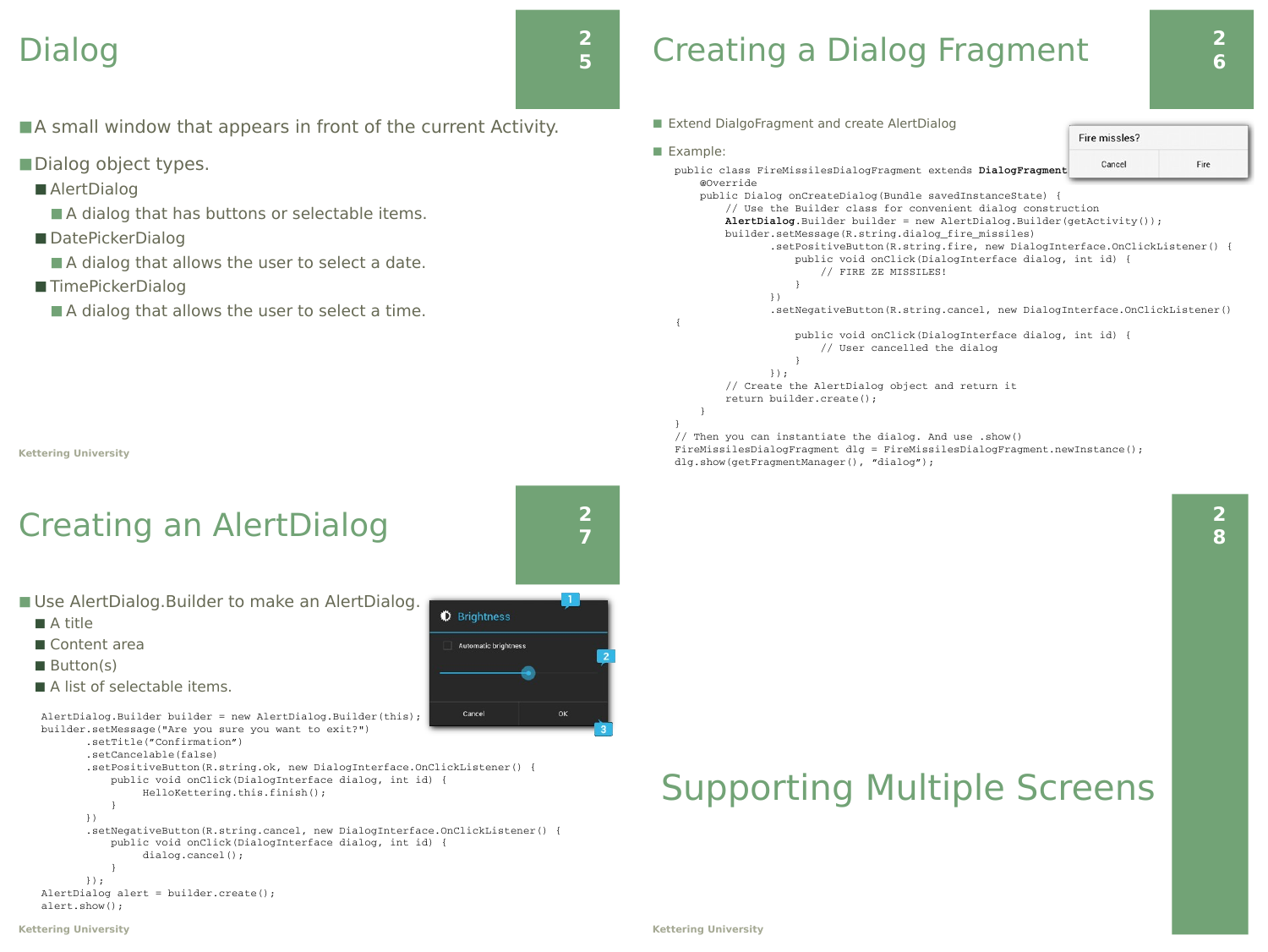### Variety of Android Devices

### **2 9**

- Android runs on a variety of devices that offer different screen size and densities.
- Developers should make the effort to optimize your app for different screen size and densities.



**Kettering University**

### Density-independent pixel (dp)



- $\blacksquare$ dp is equivalent to one physical pixel on a 160 dpi screen (medium density screen), the baseline density.
- At runtime, the system transparently handles any scaling of the dp units, as necessary, based on the actual density of the screen in use.
- ■The conversion of dp units to screen pixels is simple:
	- $\blacksquare$  px = dp \* (dpi / 160).
- $\blacksquare$  For example, on a 240 dpi screen, 1 dp equals 1.5 physical pixels.
- You should always use dp units when defining your application's UI, to ensure proper display of your UI on screens with different densities.

### ■Screen size

Screen

- Actual physical size measured as the screen's diagonal.
- All actual screen sizes into four generalized sizes:
	- small, normal, large, and extra large.
- ■Screen density
	- The quantity of pixels with a physical area of the screen. (usually referred to as dots per inch (dpi).
	- All actual screen densities into four generalized densities:
		- low, medium, high, and extra high.
- $\blacksquare$  Density independent pixel (dp)
	- A virtual pixel unit that you should use when defining UI layout, to express layout dimensions or position in a density-independent way.

**Kettering University**

### Range of Screens



#### ■layout

- xlarge screens are at least 960dp x 720dp
- large screens are at least 640dp x 480dp
- normal screens are at least 470dp x 320dp
- small screens are at least 426dp x 320dp

**3 2**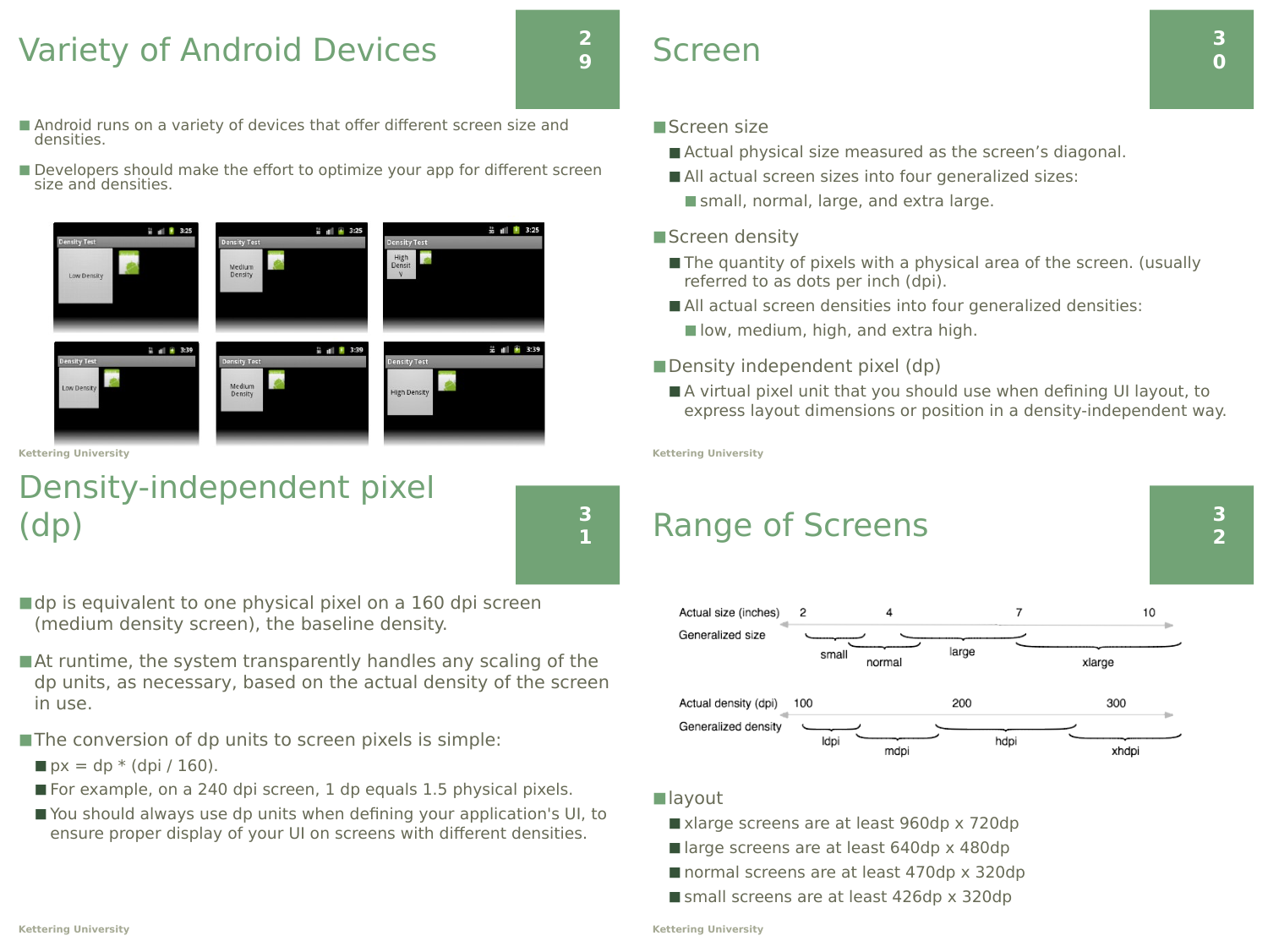### Best Practices

- **3 3**
- Use wrap content, fill parent, or dp units when specifying dimensions in an XML layout file.
- Do not use hard coded pixel values in your application code.
- Do not use AbsoluteLayout (it's deprecated).
- ■Supply alternative bitmap drawables for different screen densities.

# Further Readings

#### **Kettering University**

### ProgressDialog

Add this as a class variable **3** *private ProgressDialog progress;* **5** In onCreate() add this. *progress = new ProgressDialog(this);* Downloading Music:)

#### ■ Two types of ProgressDialog.

#### ◼ **HORIZONTAL /** SPINNER

progress.setProgressStyle(ProgressDialog.*STYLE\_HORIZONT* 40%); progress.show();

```
Kettering University
  final int total = 100;
  new Thread() {
           @Override
           public void run() {
            int f = 0;
                    while( i < total ) {
                     try {
                        sleep(100);
                     } catch (InterruptedException e) {
                  e.printStackTrace();
            }
                        i ++;
                         progress.setProgress(i);
          }
      }
  }.start();
```
**Kettering University**

### Pickers - DatePickerDialog

■ To use DatePickerDialog using DialogFragment, you need to define a fragment class that extends DialogFragment and return a DatePickerDialog from the fragement's onCreateDialog() method.

#### ■Create a new class.

public class TimePickerFragment extends DialogFragment implements TimePickerDialog.OnTimeSetListener {

#### @Override

}

}

40/100

 public Dialog onCreateDialog(Bundle savedInstanceState) { // Use the current time as the default values for the picker final Calendar c = Calendar.getInstance(); int hour = c.get(Calendar.HOUR\_OF\_DAY); int minute = c.get(Calendar.MINUTE);

 // Create a new instance of TimePickerDialog and return it return new TimePickerDialog(getActivity(), this, hour, minute, DateFormat.is24HourFormat(getActivity()));

**Kettering University** } public void onTimeSet(TimePicker view, int hourOfDay, int minute) { // Do something with the time chosen by the user

**3 6**